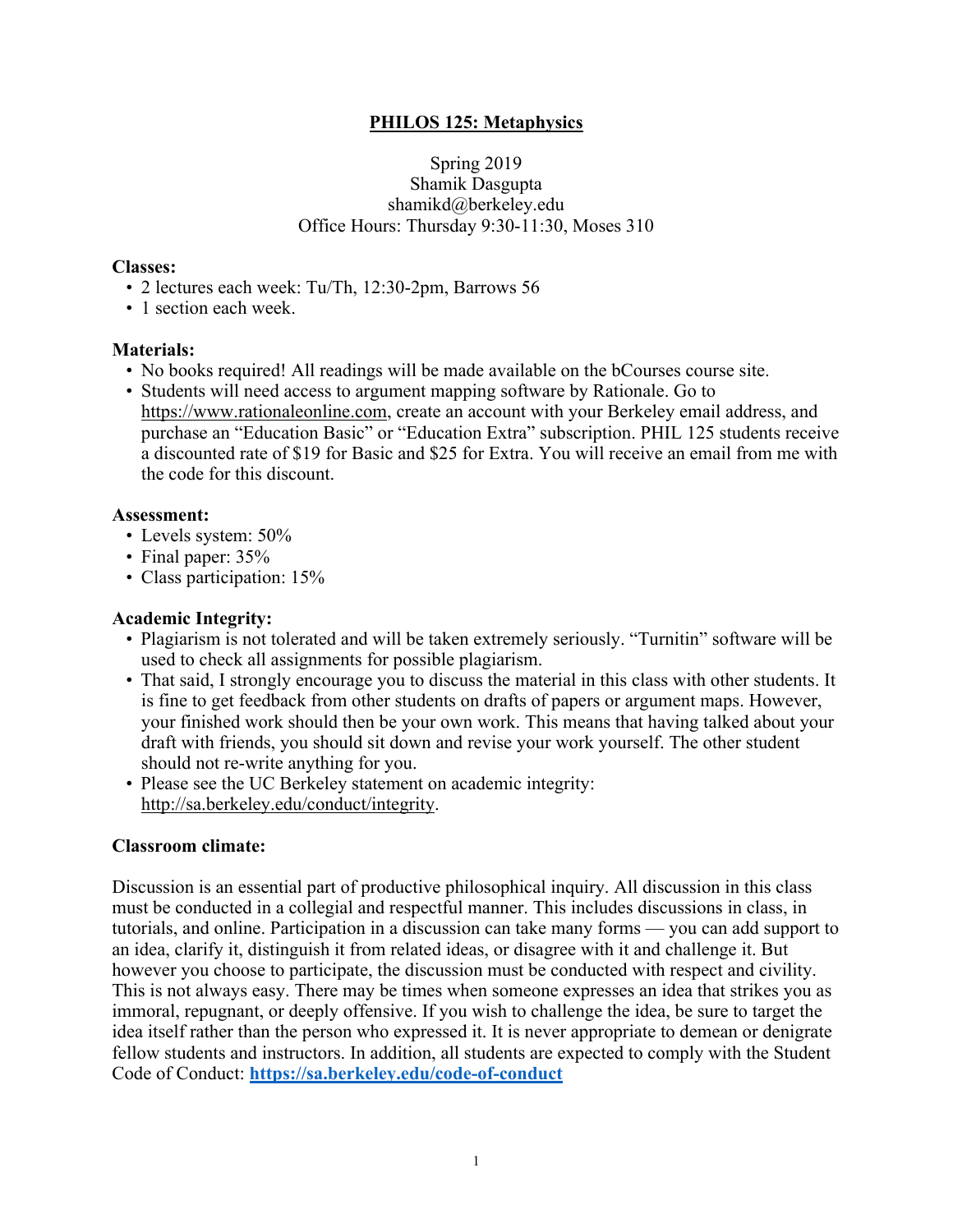#### **Policy on Sexual Violence and Harassment:**

Sexual violence and sexual harassment have no place in a learning environment. Therefore, in alignment with Title IX of the Education Amendments of 1972, it is the policy of the University of California to prohibit sexual harassment, sexual assault, domestic/dating violence, and stalking. The UC Sexual Violence and Sexual Harassment Policy requires that the University immediately implement interim remedies and permanent support measures, when necessary, for victims/survivors. If you or someone you know experiences sexual violence or harassment, there are options, rights, and resources, including assistance with academics, reporting, and medical care. Visit survivorsupport.berkeley.edu or call the 24/7 Care Line at 510-643-2005.

### **Course Overview:**

Metaphysics is sometimes said to be the study of three questions: Why does the world exist? What does it contain? What is the place of human beings in the world? We will address all three questions. We'll start with the first question, of why the world exists, focusing on whether there could be such a thing as a *scientific* answer to this question. We'll then move on to second question, of what the world contains. At a very high level of generality, one might say that the world contains *matter*, distributed throughout *space*, and changing over *time*. We'll examine these three components of the world—space, time, and matter—in some detail. In the course of this we'll look at the relation between human beings and the material world. Can one survive without one's body? Could one upload one's mind onto a computer system and "live" online? If so, could a "simulated reality" be counted as *real*, or would it be just mere appearance? If the latter, in what sense is the world as represented by our ordinary human senses any different?

#### **Readings:**

- Readings marked \*\* are optional; all others are required.
- All readings will be available in PDF format through the bCourses site.
- You are expected to complete all readings assigned to each class by the time that class begins.
- If you find the readings difficult, that's fine—indeed this is expected! But please try to get through the reading before class begins. Try to formulate what you don't understand as a succinct question. We will discuss the readings in class and there will be an opportunity to ask questions.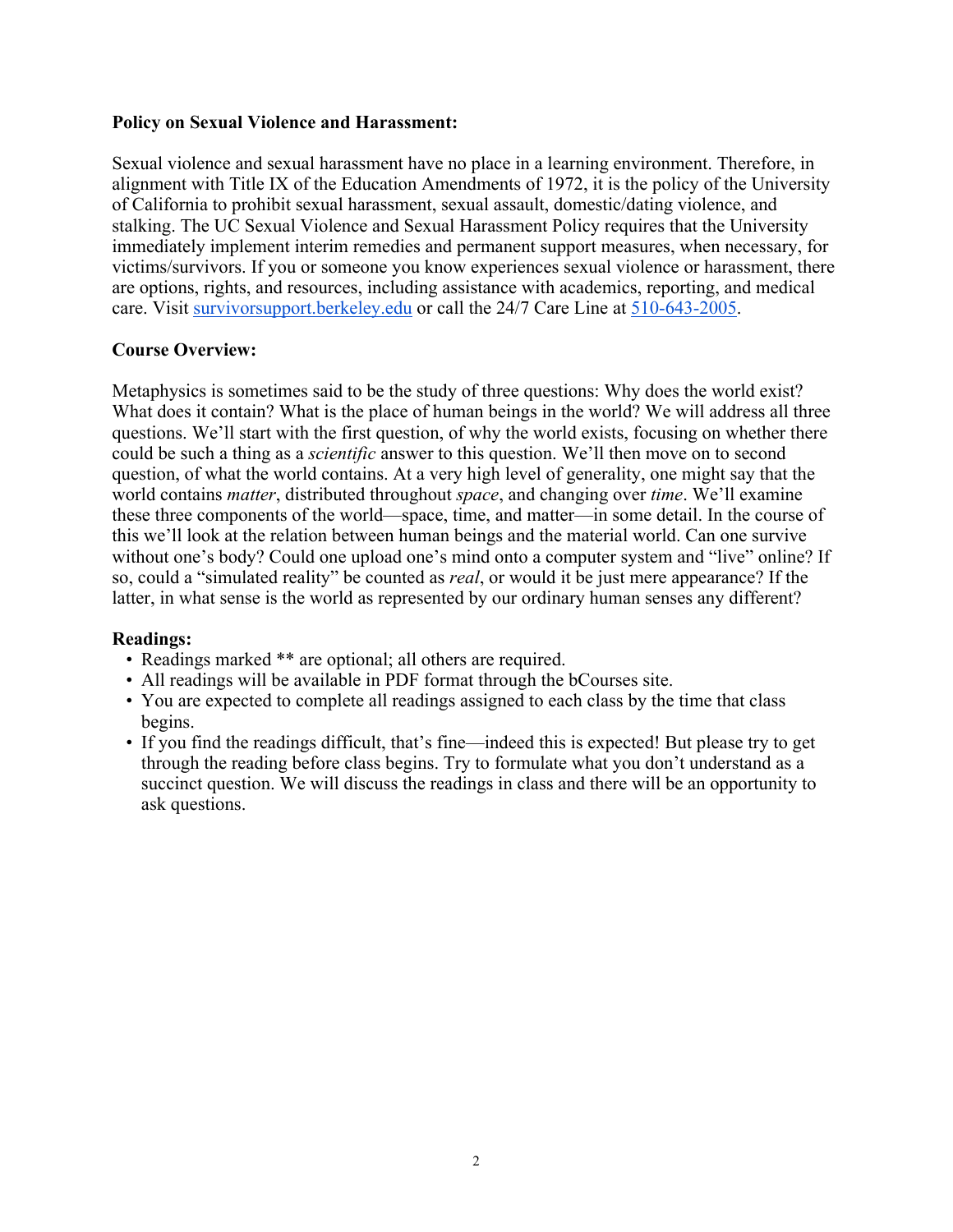# **Topic 1: Why are we here?**

| Tues 22 Jan<br>Class 1  | Introduction to argument mapping<br>Dasgupta, "A Brief Guide to Argument Mapping"                                                                                   |
|-------------------------|---------------------------------------------------------------------------------------------------------------------------------------------------------------------|
| Thurs 24 Jan<br>Class 2 | Why is there something rather than nothing?<br>Clarke, "A Modern Formulation of the Cosmological<br>Argument"<br>Albert, "On the Origin of Everything"<br>$\bullet$ |
| Tues 29 Jan<br>Class 3  | <b>Evidence of design I: Biological complexity</b><br>Sober, "Creationism"                                                                                          |
| Thurs 31 Jan            | <b>NO CLASS</b>                                                                                                                                                     |
| Tues 5 Feb<br>Class 4   | <b>Evidence of design II: Fine tuning</b><br>Collins, "God, Design, and Fine-Tuning", pp. 120-126;<br>pp. 131-134.<br>Sober, "The Design Argument", pp. 133-141.    |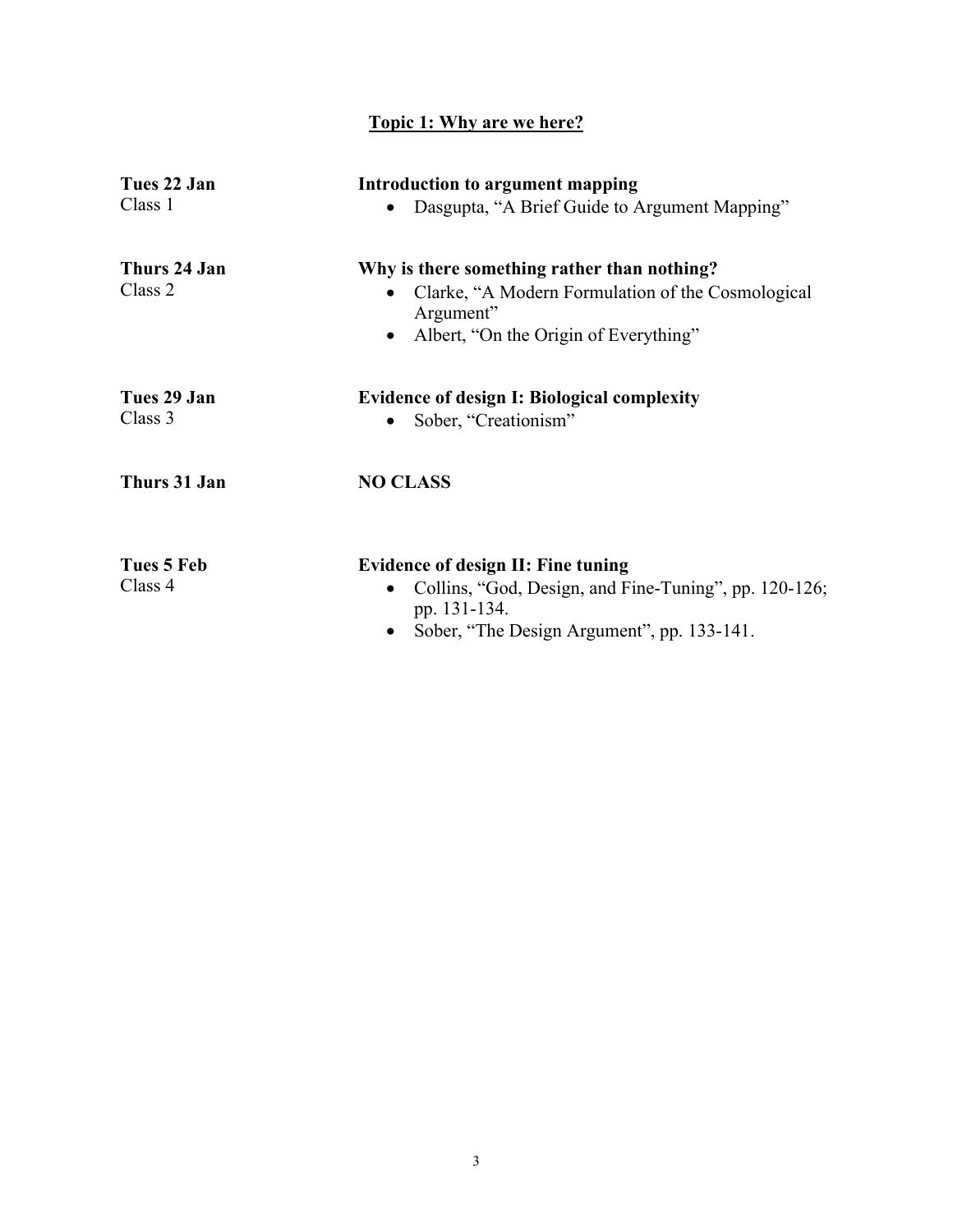## **Topic 2: Space**

| Thurs 7 Feb<br>Class 5   | Space in classical physics I: The bucket argument<br>Dasgupta, "Substantivalism vs Relationalism About<br>Space in Classical Physics", sections 1-3. |
|--------------------------|------------------------------------------------------------------------------------------------------------------------------------------------------|
| Tues 12 Feb<br>Class $6$ | Space in classical physics II: Symmetry arguments<br>Dasgupta, "Substantivalism vs Relationalism About<br>Space in Classical Physics", sections 4-6. |
| Thurs 14 Feb<br>Class 7  | <b>Special relativity</b><br>Maudlin, <i>Philosophy of Physics: Space and Time</i> ,<br>$\bullet$<br>chapter 4: "Special Relativity"                 |
| Tues 19 Feb              | <b>NO CLASS</b>                                                                                                                                      |
| Thurs 21 Feb<br>Class 8  | <b>General relativity</b><br>Maudlin, <i>Philosophy of Physics: Space and Time</i> ,<br>chapter 6: "General Relativity"                              |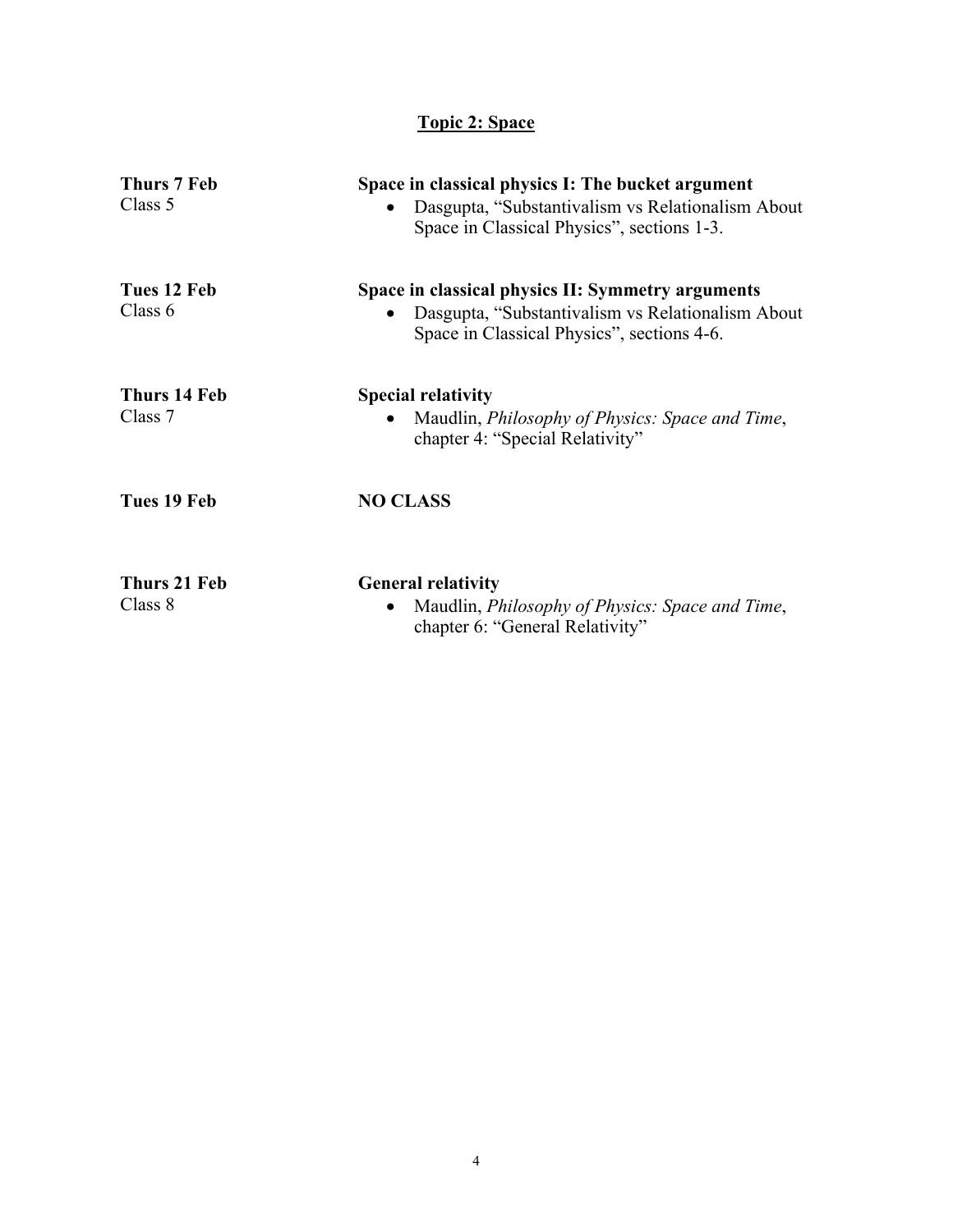| Tues 26 Feb<br>Class 9           | <b>Conventionalism about geometry</b><br>Reichenbach, The Philosophy of Space and Time,<br>$\bullet$<br>chapter 1; pp. 10-19 and 35-37.<br>Sklar, Space, Time, and Spacetime, chapter 2, "The<br>$\bullet$<br>Epistemology of Geometry", pp. 79-87. |
|----------------------------------|-----------------------------------------------------------------------------------------------------------------------------------------------------------------------------------------------------------------------------------------------------|
| Thurs 28 Feb<br>Class 10         | <b>Realism</b><br>Sider, <i>Writing the Book of the World</i> , Chapter 1,<br>"Structure"<br>Sider, Writing the Book of the World, Chapter 3,<br>٠<br>"Connections", pp. 38-43.                                                                     |
| <b>Tues 5 March</b><br>Class 11  | Anti-realism<br>Thomasson, "Metaphysics and Conceptual<br>Negotiation"                                                                                                                                                                              |
| <b>Thurs 7 March</b><br>Class 12 | The simulation argument<br>Bostrom, "Are You Living in a Computer Simulation?"                                                                                                                                                                      |
| <b>Tues 12 March</b><br>Class 13 | <b>Simulation and reality</b><br>Chalmers, "The Matrix as Metaphysics"<br>٠                                                                                                                                                                         |

**Topic 3: Appearance and Reality**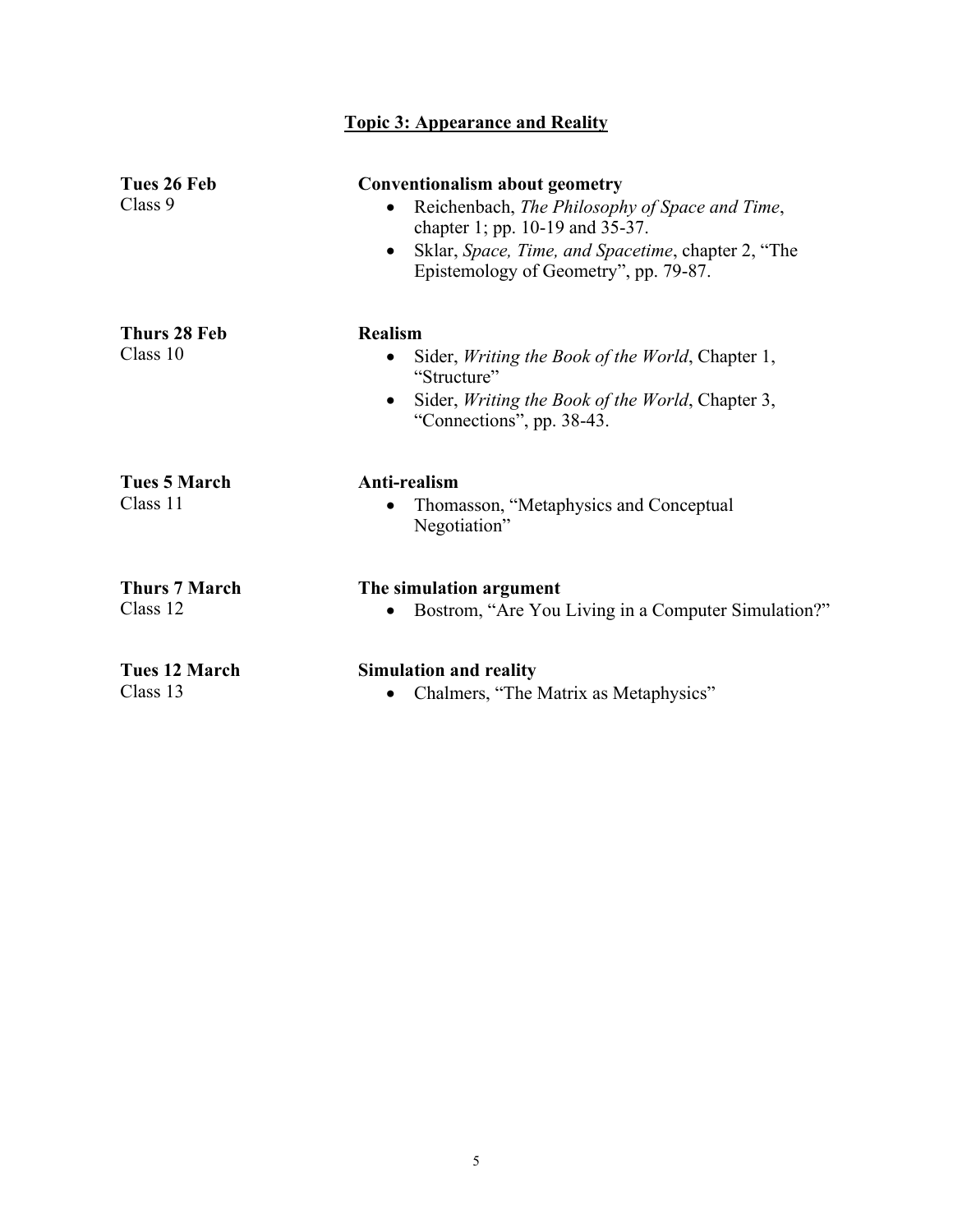# **Topic 4: Time and Persistence**

| <b>Thurs 14 March</b>             | <b>NO CLASS</b>                                                                                                                                                                                     |
|-----------------------------------|-----------------------------------------------------------------------------------------------------------------------------------------------------------------------------------------------------|
| <b>Tues 19 March</b><br>Class 14  | <b>Time I: Tense</b><br>Sider, Four-Dimensionalism, chapter 1 "Against<br>Presentism", pp. 11-18.                                                                                                   |
| <b>Thurs 21 March</b><br>Class 15 | Time II: Against serious tense<br>Sider, Four-Dimensionalism, chapter 1 "Against"<br>Presentism", pp. 25-52.                                                                                        |
| <b>Tues 26 March</b>              | <b>SPRING BREAK</b>                                                                                                                                                                                 |
| <b>Thurs 28 March</b>             | <b>SPRING BREAK</b>                                                                                                                                                                                 |
| <b>Tues 2 April</b><br>Class 16   | Time III: Taking tense seriously<br>Sider, Four-Dimensionalism, chapter 1 "Against<br>Presentism", pp. 18-21.<br>Zimmerman, "The Privileged Present"<br>$\bullet$                                   |
| <b>Thurs 4 April</b><br>Class 17  | <b>Persistence I: Puzzles of persistence</b><br>Sider, Four-Dimensionalism, Chapter 3: "Three-<br>$\bullet$<br>and Four-Dimensionalism Stated"<br>Sider, "Temporal Parts" pp. 247-257.<br>$\bullet$ |
| <b>Tues 9 April</b><br>Class 18   | <b>Persistence II: Perdurance</b><br>Sider, Four-Dimensionalism, Chapter 4: "In Favor<br>$\bullet$<br>of Four-Dimensionalism, Part I", pp. 120-140.                                                 |
| <b>Thurs 11 April</b><br>Class 19 | Persistence III: Endurance and hylomorphism<br>Koslicki, The Structure of Objects, Chapter 4: "A<br>Different Kind of Whole"                                                                        |